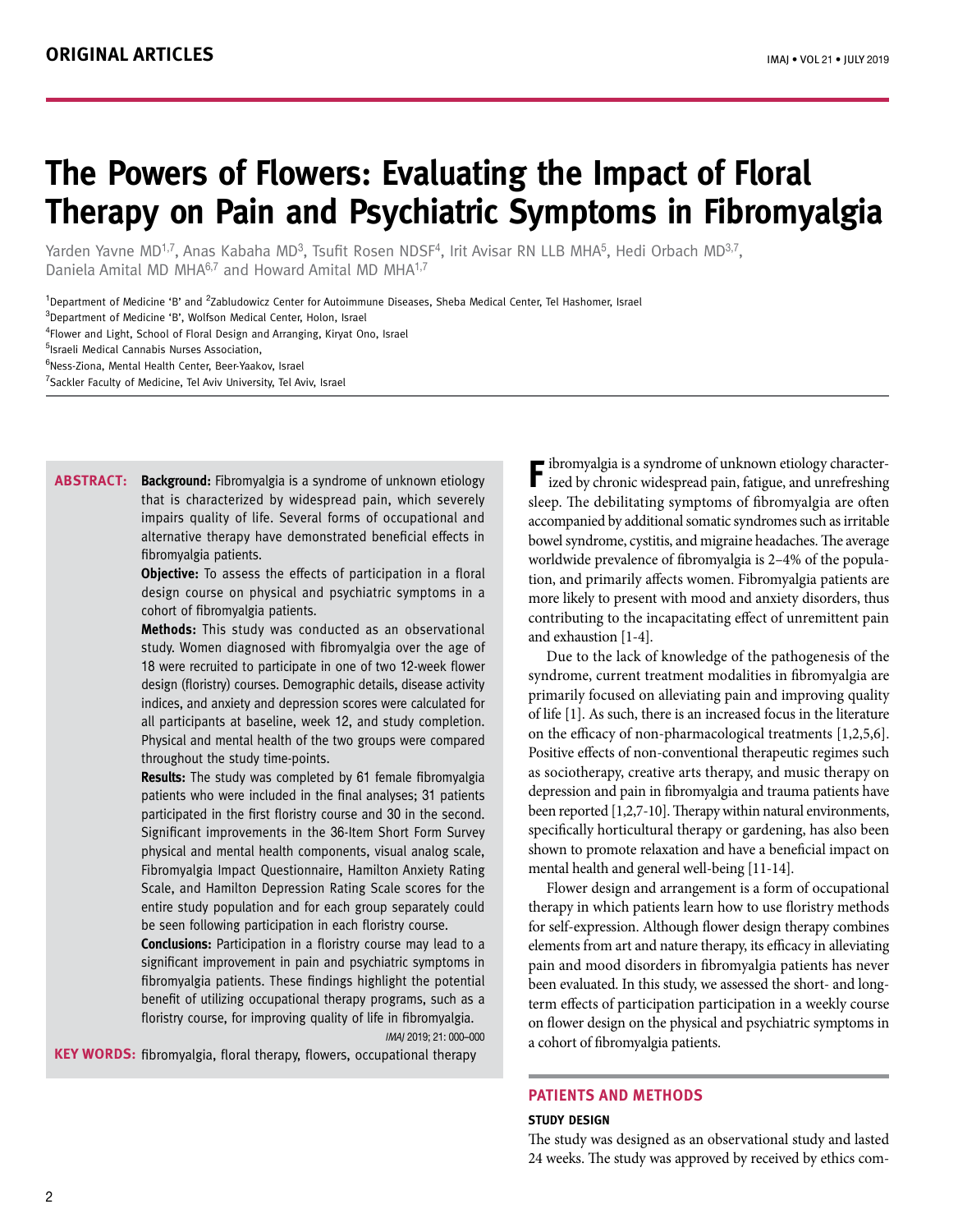mittee of Sheba Medical Center in Israel in agreement with the Helsinki Declaration.

The study population included women diagnosed with fibromyalgia over the age of 18 years. The diagnosis of fibromyalgia was made according to the American College of Rheumatology 2010 criteria by a certified rheumatologist. The flower design (floristry) course lasted 12 weeks and included weekly sessions under the supervision of a trained florist. The flowers were kept by the participants for continuous exposure at home [Figure 1]. Attendance in the first floristry course (between study baseline and week 12) or the second (between week 12 and week 24) was determined according to patient choice and course availability. Patients who missed more than two subsequent meetings of the floristry course were excluded from the final analysis.

Demographic details were collected at baseline for all participants. The following fibromyalgia disease activity indices were calculated at baseline, at 12 weeks, and at study completion for both groups: 36-item Short Form Survey (SF-36), Brief Pain Inventory (BPI), Visual Analogue Scale (VAS), Fibromyalgia Impact Questionnaire (FIQ), and tender point count. The Hamilton Anxiety Rating Scale (HAMA) [15] and Hamilton Depression Rating Scale (HDRS) [16] were used to assess anxiety and depression levels, respectively, at baseline and during both follow-up visits.

#### **Statistical analyses**

Chi-square test was used to assess categorical variables between groups, and Student's *t*-test was applied for continuous variables. The mean value of fibromyalgia activity indices (SF-36 physical and mental component summary scores), VAS, BPI, and tender point count), as well as the HAMA and HDRS, were compared between both groups at study initiation, at week 12, and at study completion. The variation was shown as standard deviation. Repeated measure analysis was used to find changes over time (study initiation, week 12, and 24 weeks) and between the two groups. A *P* value < 0.05 was considered statistically significant. Statistical analyses were performed using IBM Statistical Package for the Social Sciences statistics software, version 25 (SPSS, IBM Corp, Armonk, NY, USA).

## **RESULTS**

Overall, 70 female fibromyalgia patients were recruited to the study, which included two consequent 12-week floristry courses. Nine patients withdrew from the study; therefore, 61 patients completed the study and were included in the final analyses.

The mean age of the study population was 51 years. There were 31 patients in the first floristry group (group 1) and 30 in the second (group 2). The groups did not differ significantly with regard to baseline measurements of mental and physical health such as the SF-36 components, BPI, FIQ, tender point

count, and rates of anxiety and depression; however, the VAS score was significantly higher in group 1 compared to group 2. There was no difference in use of medications for fibromyalgia such as serotonin-norepinephrine reuptake inhibitors, selective serotonin reuptake inhibitors, and pregabalin between groups. There was, however, a significantly higher proportion of reported cannabis usage in group 1 [Table 1].

**Figure 1.** Bouquet designed at the interventional sessions



**Table 1.** Comparison of demographic details between group 1 and group 2

| <b>Parameters at baseline</b>         | Group 1<br>$(n=31)$ | Group 2<br>$(n=30)$ | P<br>value |
|---------------------------------------|---------------------|---------------------|------------|
| Age (mean $\pm$ SD)                   | $50.6 \pm 11$       | $52.9 + 14.2$       | 0.484      |
| Working %                             | 61.3                | 60.0                | 0.348      |
| Married %                             | 45.2                | 56.7                | 0.369      |
| Physical Health SF-36 (mean $\pm$ SD) | $32.04 + 14.4$      | $42.54 + 14.99$     | 0.894      |
| Mental Health SF-36 (mean $\pm$ SD)   | $22.05 + 10.19$     | $27.17 + 11.1$      | 0.276      |
| HAMA (mean $\pm$ SD)                  | $31.1 + 9.1$        | $33.5 + 9.6$        | 0.789      |
| HDRS (mean $\pm$ SD)                  | $20.68 + 8.3$       | $18.57 + 7.8$       | 0.311      |
| VAS (mean $\pm$ SD)                   | $8 + 1.2$           | $7 + 1.6$           | 0.01       |
| BPI (mean $\pm$ SD)                   | $6.17 + 1.39$       | $6.31 + 1.32$       | 0.674      |
| $FIQ$ (mean $\pm$ SD)                 | $6.14 + 0.93$       | $5.89 \pm 1.13$     | 0.403      |
| Tender points (mean $\pm$ SD)         | $16.58 + 2.09$      | $16.2 + 1.9$        | 0.461      |
| SNRIs, SSRIs usage %                  | 22.6                | 26.7                | 0.711      |
| Pregablin usage %                     | 22.6                | 13.3                | 0.508      |
| Cannabis usage %                      | 46.7                | 13.3                | 0.010      |

BPI = Brief Pain Inventory, FIQ = Fibromyalgia Impact Questionnaire, HAMA = Hamilton Anxiety Rating Scale, HDRS = Hamilton Depression<br>Rating Scale, SD = standard deviation, SF-36 = Short Form Survey 36,<br>SNRI = serotonin-norepinephrine reuptake inhibitor, SSRI = selective serotonin reuptake inhibitor VAS = Visual Analog Scale

\*Group 1 attended the first floristry course between week 0 and week 12  $(n=31)$ 

\*\*Group 2 attended the second floristry course between week 12 and week 24 (n=30)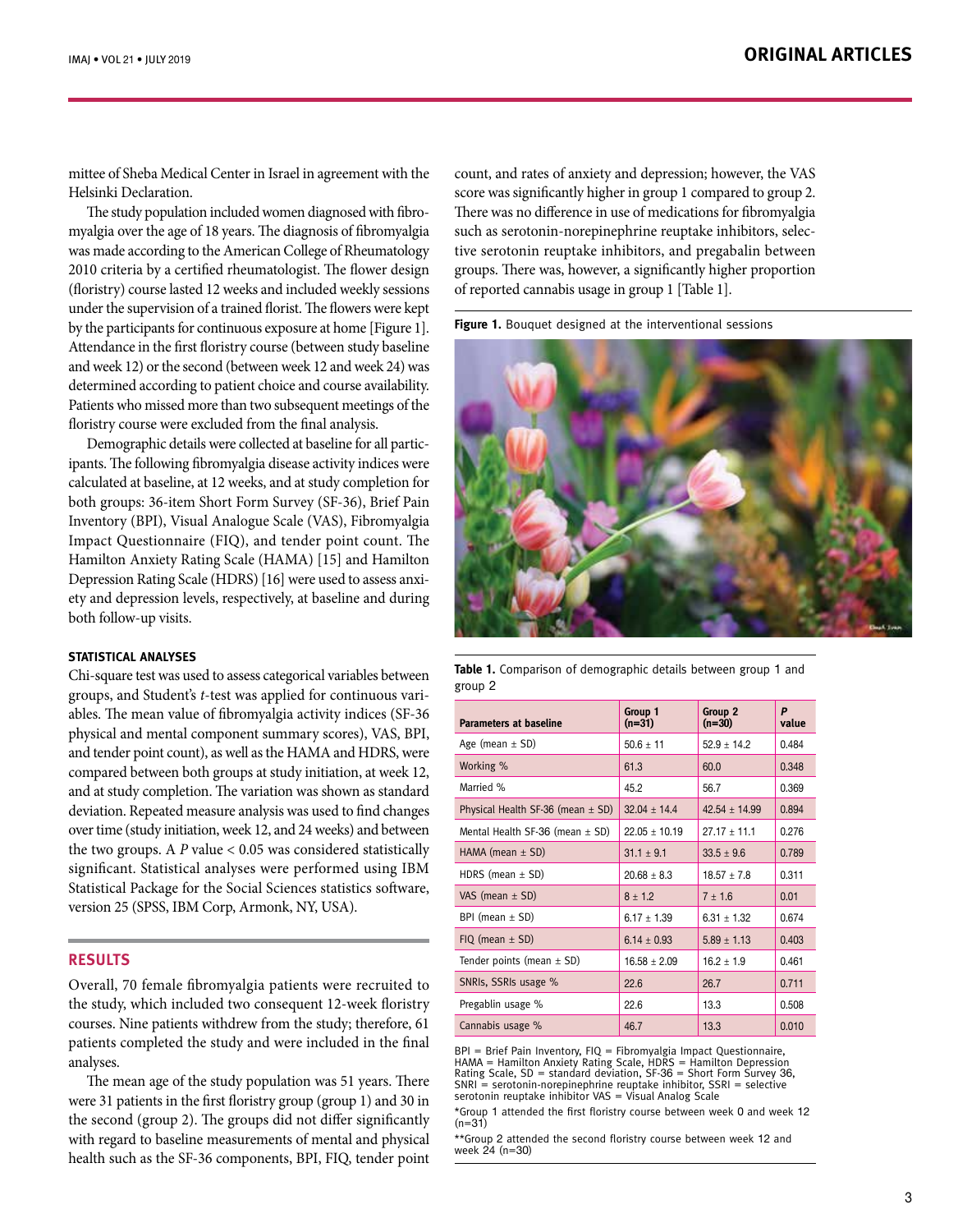IMAJ • VOL 21 • july 2019

Significant improvements in the SF-36 physical and mental health components, VAS, FIQ scores as well as and HAMA and HDRS scores for the entire study population were observed; however, tender point count remained unaffected [Table 2]. When assessing the variation in study measurements in each group separately, we found a significant improvement in all study measurements (except for tender point count) from study initiation to completion of the floristry course. Although the improvement regressed slightly for group 1 throughout the

**Table 2.** Variation in physical and mental health components throughout the study

| Criteria                                                  | <b>Participants</b>          | <b>Baseline</b> | Week 12 | Week 24        | P value  |
|-----------------------------------------------------------|------------------------------|-----------------|---------|----------------|----------|
| SF-36 physical<br>health<br>component<br>summary<br>score | All participants<br>$(n=61)$ | 37.2            | 39.96   | 42.14          | 0.001    |
|                                                           | Group 1*                     | 32.04           | 37.31   | 34.04          | 0.039    |
|                                                           | Group 2**                    | 42.54           | 42.71   | 50.51          | (0.001)  |
| SF 36 Mental<br>health<br>component<br>summary<br>score   | All participants<br>$(n=61)$ | 24.56           | 28.06   | 31.5           | (0.0001) |
|                                                           | Group 1                      | 22.05           | 30.29   | 24.97          | 0.003    |
|                                                           | Group 2                      | 27.17           | 25.77   | 38.26          | (0.001)  |
| VAS                                                       | All participants<br>$(n=61)$ | 7.5             | 6.67    | 6.45           | 0.003    |
|                                                           | Group 1                      | 8               | 5.9     | $\overline{7}$ | (0.001)  |
|                                                           | Group 2                      | $\overline{7}$  | 7.47    | 5.9            | (0.001)  |
| Tender points                                             | All participants<br>$(n=61)$ | 16.39           | 15.77   | 15.52          | 0.052    |
|                                                           | Group 1                      | 16.58           | 15.84   | 15.45          | 0.17     |
|                                                           | Group 2                      | 16.2            | 15.7    | 15.6           | 0.26     |
| BPI                                                       | All participants<br>$(n=61)$ | 6.23            | 9.61    | 9.79           | 0.63     |
|                                                           | Group 1                      | 6.17            | 9.69    | 10.02          | (0.001)  |
|                                                           | Group 2                      | 6.31            | 9.54    | 9.57           | (0.001)  |
| <b>FIQ</b>                                                | All participants<br>$(n=61)$ | 6.01            | 5.55    | 5.19           | 0.002    |
|                                                           | Group 1                      | 6.14            | 5.51    | 5.22           | 0.008    |
|                                                           | Group 2                      | 5.89            | 5.59    | 5.18           | 0.033    |
| <b>HDRS</b>                                               | All participants<br>$(n=61)$ | 19.63           | 17.52   | 16.19          | 0.001    |
|                                                           | Group 1                      | 20.68           | 16.9    | 18.97          | 0.03     |
|                                                           | Group 2                      | 18.57           | 18.17   | 13.3           | 0.006    |
| <b>HAMA</b>                                               | All participants<br>$(n=61)$ | 32.4            | 27.8    | 23.9           | (0.0001) |
|                                                           | Group 1                      | 31.1            | 28.1    | 23.7           | 0.001    |
|                                                           | Group <sub>2</sub>           | 33.5            | 27.6    | 24.1           | (0.0001) |

BPI = Brief Pain Inventory; FIQ = Fibromyalgia Impact Questionnaire, HAMA = Hamilton Anxiety Rating Scale, HDRS = Hamilton Depression Rating Scale, SF-36 = Short form survey 36, SNRI = serotonin-<br>norepinephrine reuptake inhibitor. SSRI = selective serotonin reuptake norepinephrine reuptake inhibitor, SSRI inhibitor, VAS = Visual Analog Scale

\*Group 1 attended the first floristry course between week 0 and week 12  $(n=31)$ 

\*\*Group 2 attended the second floristry course between week 12 and week 24 (n=30)

weeks following participation in the floristry course (weeks 12–24), measurements did not return to baseline by the study end [Figure 2].

# **DISCUSSION**

Despite the widespread prevalence of fibromyalgia and the significant detrimental effect it has on quality of life, the etiology and pathogenesis of fibromyalgia remain elusive and therapeutic goals focus on symptomatic relief. Current guidelines recommend a multimodal approach comprised of pharmacological regimes, aerobic exercise, and cognitive behavioral therapy. Recently, the role of various alternative interventions, including occupational and art therapy, have come to light as having a potential benefit for fibromyalgia patients [3,5-7,17- 19]. In our study, we demonstrated a clear and significant improvement in physical and psychiatric symptoms in a cohort of female fibromyalgia patients following participation in a floristry course.

There is an increasing recognition of the beneficial impact of exposure to natural elements, whether outdoor environments such as parks and forests, or indoor elements such as flowers and houseplants. Engagement with natural elements has been shown to promote relaxation, reduce blood pressure and heart rate, and positively impact stress levels and mood. It has been

**Figure 2.** Variation in physical and mental health markers of disease activity as compared between both groups throughout the study



\*Group 1 attended the first floristry course between week 0 and week 12 (n=31) \*\*Group 2 attended the second floristry course between week 12 and week 24 (n=30)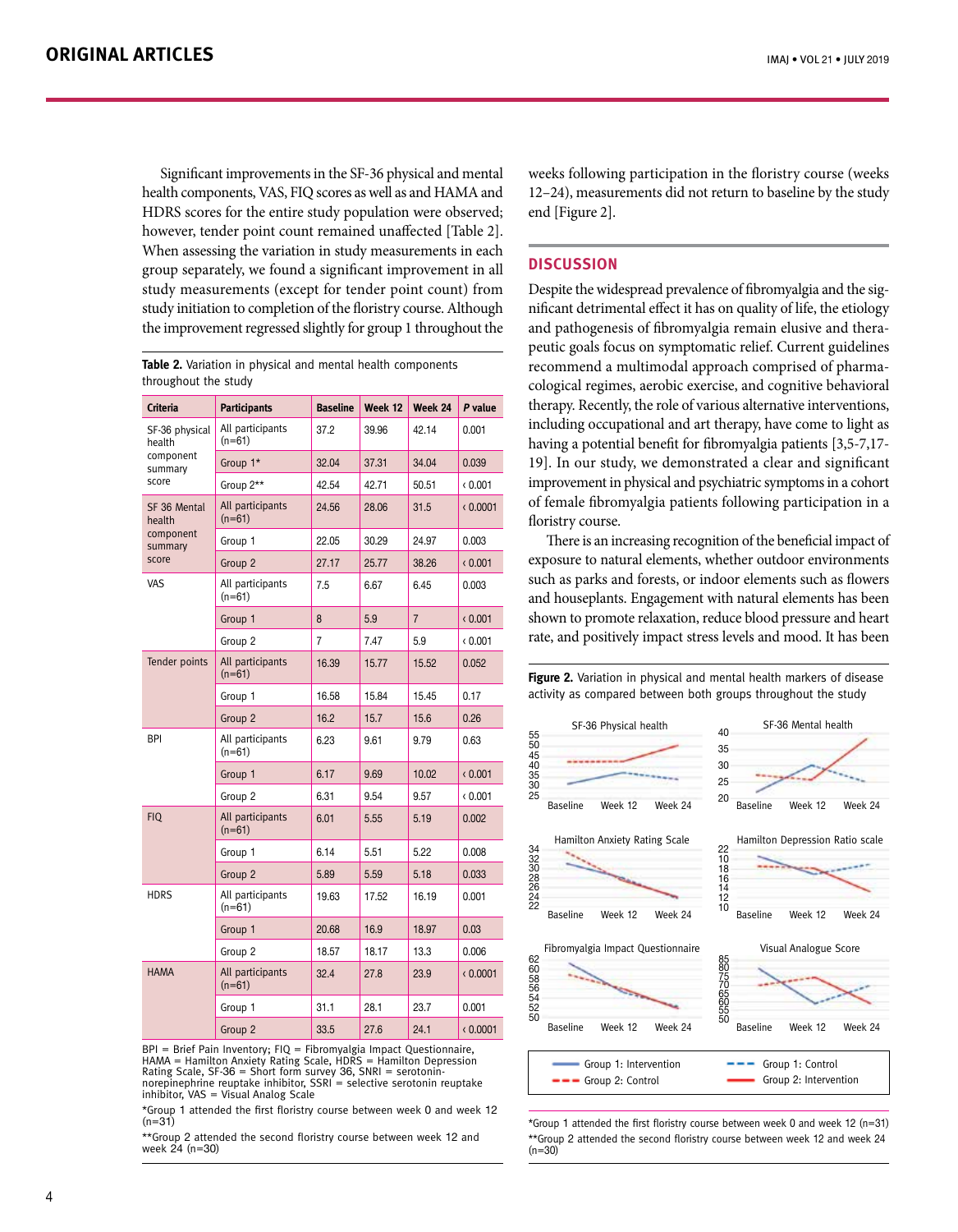hypothesized that natural elements trigger positive emotions as an innate psychophysiological stress relief mechanism and allow restoration from attention fatigue [11,12]. Horticultural therapy, in which patients participate in gardening-related activities, has been shown to have a beneficial effect on mental health in psychiatric and elderly patients [20]. Moreover, significant improvements in pain and psychiatric symptoms was shown in a cohort of chronic pain patients who underwent horticultural therapy, almost half of whom were diagnosed with fibromyalgia [21]. Self-expression via creative art therapy has also been identified as a potential method for alleviation of psychiatric symptoms in patients presenting with trauma and depression [10,22]. Thus, there is a plausible rationale for the significant benefit to physical and mental health markers demonstrated in our study after participation in a floristry course, which combines the process of art therapy with exposure to one of the natural elements: flowers.

In our study, the lasting effect of participation in the floristry course was evaluated at study completion after 24 weeks in group 1, which participated in the course on a weekly basis for the first 12 weeks of the study. Although the positive trend in several study parameters, including SF-36 physical health component, SF-36 mental health component, VAS, and depression scores, was reversed in the following 12 weeks, scores did not return to baseline levels, indicating a persisting impact of the intervention. In contrast, the improvement noted at 12 weeks in anxiety levels and the FIQ score, one of the most validated scales for assessing quality of life in fibromyalgia patients, remained steady at study completion. Other studies have also noted enduring effects of multimodal interventions, sometimes lasting up 1 or 2 years [2,9], and longer lasting, low-intensity regimes appear to have a greater impact on pain in comparison with short-term, intensive regimes [23]. With regard to the tender point count which improved only minimally throughout our study, it should be noted that while the tender point count is known to correlate with the VAS and FIQ scales [24], it was removed from the revised diagnostic criteria for fibromyalgia in 2010 [25] due to the problematic nature and validity of this measurement tool.

## **Limitations**

This study has several limitations, which should be addressed. First, a comparative analysis of the patients who withdrew from the study was not performed. This omission might have biased our results. However, the dropout rate (12.8%) was relatively low compared to other interventional studies in fibromyalgia patients [1]. Second, the study was performed on a small sample of fibromyalgia patients, thus it is difficult to determine whether our results would be applicable to a larger group. Nevertheless, this is the first study of its kind in the literature which assessed the utilization of a floristry course as a therapeutic regime for fibromyalgia patients.

### **Conclusions**

Our study indicates that participation in a floristry course may lead to a significant improvement in pain and psychiatric symptoms in fibromyalgia patients. These findings highlight the potential benefit of utilizing occupational therapy programs, such as a floristry course, for improving quality of life in fibromyalgia.

#### **Correspondence Dr. H. Amital**

Head, Dept. of Medicine B, Sheba Medical Center, Tel Hashomer 52621, Israel **Phone:** (972-3) 530-2652 **Fax:** (972-3) 535-4796

**email:** howard.amital@sheba.health.gov.il

#### **References**

- 1. Ollevier A, Vanneuville I, Carron P, et al. A 12-week multicomponent therapy in fibromyalgia improves health but not in concomitant moderate depression, an exploratory pilot study. *Disabil Rehabil* 2019; 29: 1-8.
- 2. van Eijk-Hustings Y, Kroese M, Tan F, et al. Challenges in demonstrating the effectiveness of multidisciplinary treatment on quality of life, participation and health care utilisation in patients with fibromyalgia: a randomised controlled trial. *Clin Rheumatol* 2013; 32 (2): 199-209.
- 3. van Koulil S, Effting M, Kraaimaat FW, et al. Cognitive-behavioural therapies and exercise programmes for patients with fibromyalgia: state of the art and future directions. *Ann Rheum Dis* 2007; 66 (5): 571-81.
- 4. Løge-Hagen JS, Sæle A, Juhl C, et al. Prevalence of depressive disorder among patients with fibromyalgia: Systematic review and meta-analysis. *J Affect Disord* 2019; 245: 1098-1105.
- 5. Ablin J, Fitzcharles M-A, Buskila D, et al. Treatment of fibromyalgia syndrome: recommendations of recent evidence-based interdisciplinary guidelines with special emphasis on complementary and alternative therapies. *Evid-Based Complement Altern Med ECAM*. 2013; 2013: 485272.
- 6. Baranowsky J, Klose P, Musial F, et al. Qualitative systemic review of randomized controlled trials on complementary and alternative medicine treatments in fibromyalgia. *Rheumatol Int* 2009; 30 (1): 1-21.
- 7. Espí-López GV, Inglés M, Ruescas-Nicolau M-A, et al. Effect of low-impact aerobic exercise combined with music therapy on patients with fibromyalgia. A pilot study. *Complement Ther Med* 2016; 28: 1-7.
- 8. Demirbağ B, Erci B. The effects of sleep and touch therapy on symptoms of fibromyalgia and depression. *Iran J Public Health* 2012; 41 (11): 44-53.
- 9. Sherry DD, Brake L, Tress JL, et al. The treatment of juvenile fibromyalgia with an intensive physical and psychosocial program. *J Pediatr* 2015; 167 (3): 731-7.
- 10. Schouten KA, de Niet GJ, Knipscheer JW, et al. The effectiveness of art therapy in the treatment of traumatized adults: a systematic review on art therapy and trauma. *Trauma Violence Abuse* 2015; 16 (2): 220-28.
- 11. Bowler DE, Buyung-Ali LM, et al. A systematic review of evidence for the added benefits to health of exposure to natural environments. *BMC Public Health* 2010; 10: 456.
- 12. Hyvönen K, Törnroos K, Salonen K, et al. Profiles of nature exposure and outdoor activities associated with occupational well-being among employees. *Front Psychol* 2018; ;9: 754.
- 13. Shiue I. Gardening is beneficial for adult mental health: Scottish Health Survey, 2012–2013. *Scand J Occup Ther* 2016; 23 (4): 320-5.
- 14. Kunpeuk W, Spence W, Phulkerd S, et al. The impact of gardening on nutrition and physical health outcomes: a systematic review and meta-analysis. *Health Promot Int* 2019; pii: daz027.
- 15. Hamilton M. The assessment of anxiety states by rating. *Br J Med Psychol* 1959; 32 (1): 50-5.
- 16. Hamilton M. A rating scale for depression. *J Neurol Neurosurg Psychiatry* 1960; 23 (1): 56-62.
- 17. Poole JL, Siegel P. Effectiveness of occupational therapy interventions for adults with fibromyalgia: a systematic review. *Am J Occup Ther Off Publ Am Occup Ther Assoc* 2017; 71 (1): 7101180040p1-10.